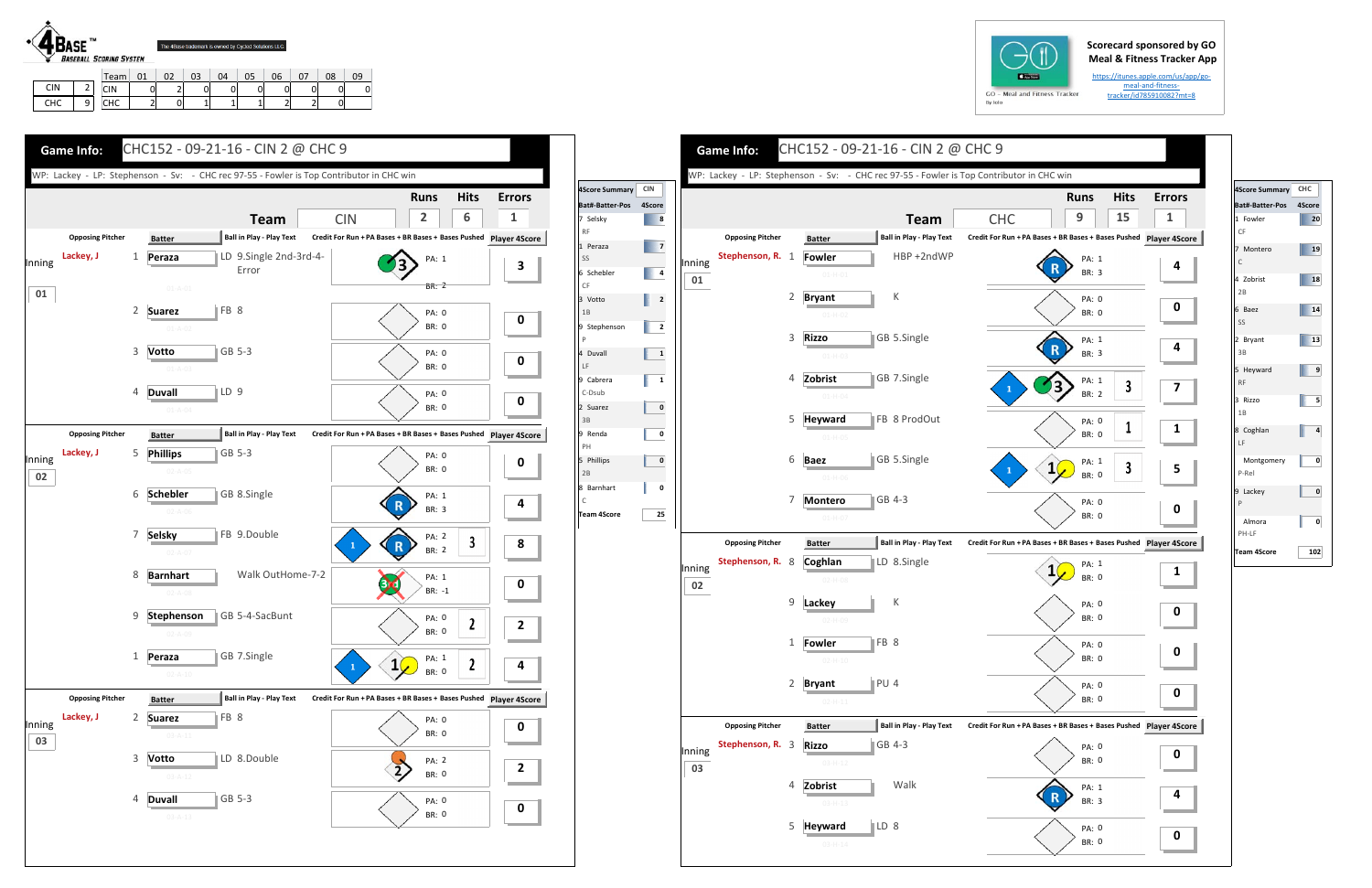

|     |        | Team.                 | 01     | n,<br>UZ                      | 03 | 04 | 05 | 06 | $\sim$ | 08 | 09 |
|-----|--------|-----------------------|--------|-------------------------------|----|----|----|----|--------|----|----|
| CIN | -      | CIN                   | ັ      | $\overline{\phantom{a}}$<br>- | U  |    | 0  | ີ  |        | 0  |    |
| снс | a<br>- | $\sim$ $\sim$<br>៴៲៶៴ | ∼<br>- | U                             | -  |    |    | -  |        | 01 |    |





**04**

**05**

**06**

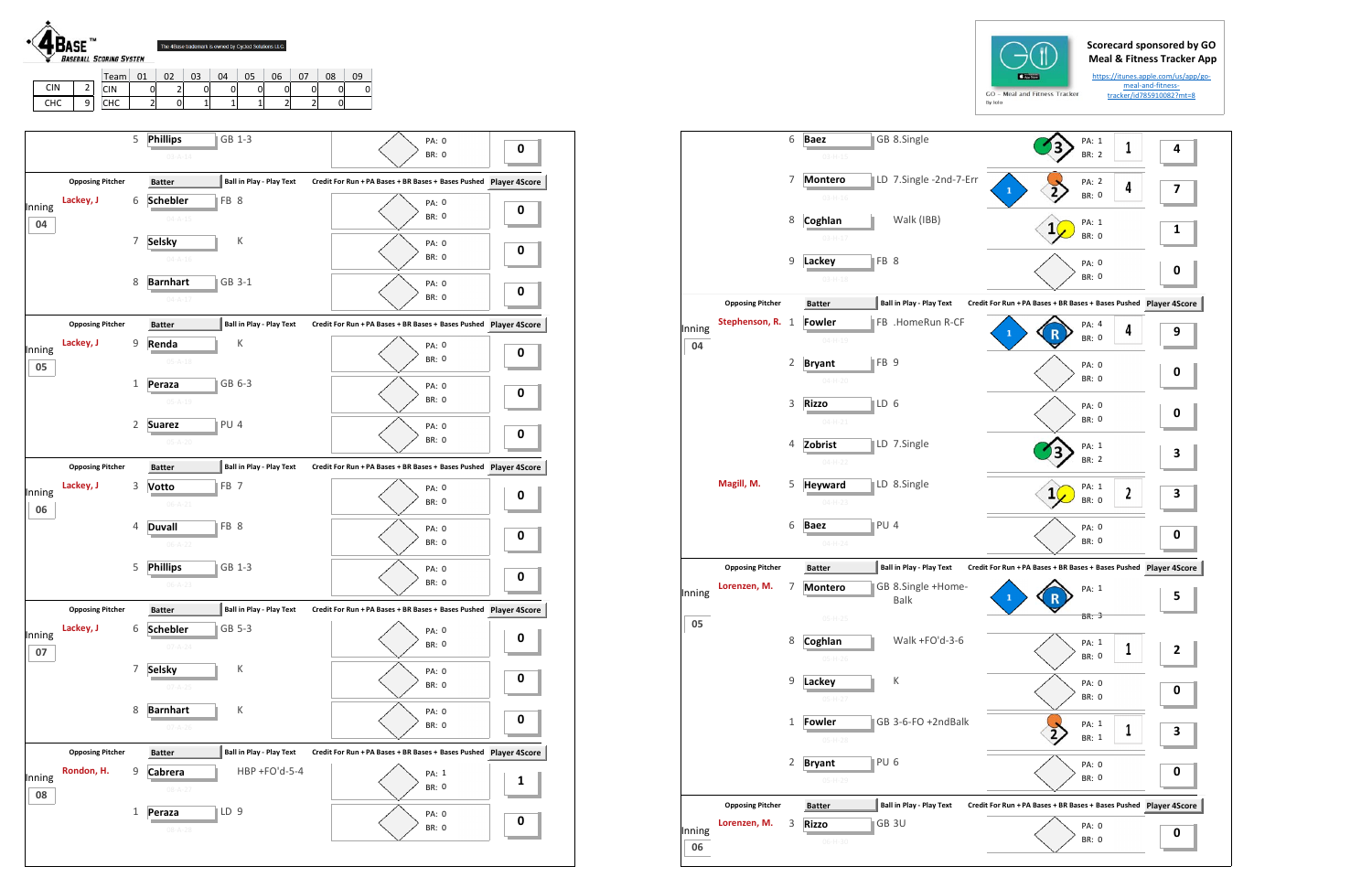## **Scorecard sponsored by GO Meal & Fitness Tracker App**

https://itunes.apple.com/us/app/go‐ meal‐and‐fitness‐ tracker/id785910082?mt=8

| <b>CIN</b><br><b>CHC</b> | Team<br>$\mathbf{2}$<br><b>CIN</b><br>9<br>CHC | 01             | 02<br>03<br>04<br>05<br>06<br>07<br>0<br>2<br>0<br>$\pmb{0}$<br>0<br>0<br>0<br>$\overline{c}$<br>$\overline{\mathbf{c}}$<br>$\mathbf 1$<br>$\mathbf{1}$<br>$\overline{2}$<br><sub>0</sub><br>$\mathbf{1}$ | 09<br>08<br>$\overline{0}$<br>$\mathsf{O}$<br>0                   |
|--------------------------|------------------------------------------------|----------------|-----------------------------------------------------------------------------------------------------------------------------------------------------------------------------------------------------------|-------------------------------------------------------------------|
|                          |                                                | $\overline{2}$ | <b>GB 5-4-FC</b><br><b>Suarez</b><br>$08 - A - 29$                                                                                                                                                        | PA: 1<br>$\mathbf{1}$<br>0<br>$-1$<br><b>BR: 0</b>                |
|                          | Montgomery,<br>M.                              | 3              | GB <sub>6U</sub><br>Votto<br>$08 - A - 30$                                                                                                                                                                | PA: 0<br>0<br><b>BR: 0</b>                                        |
|                          | <b>Opposing Pitcher</b>                        |                | Ball in Play - Play Text<br><b>Batter</b>                                                                                                                                                                 | Credit For Run + PA Bases + BR Bases + Bases Pushed Player 4Score |
| Inning                   | Montgomery,<br>M.                              | 4              | LD 7.Single +FO'd-4-6<br><b>Duvall</b><br>$09 - A - 31$                                                                                                                                                   | PA: 1<br>1<br><b>BR: 0</b>                                        |
| 09                       |                                                | 5              | <b>Phillips</b><br>FB <sub>9</sub><br>$09 - A - 32$                                                                                                                                                       | <b>PA: 0</b><br>0<br><b>BR: 0</b>                                 |
|                          |                                                | 6              | GB 4-6-FO<br><b>Schebler</b><br>$09 - A - 33$                                                                                                                                                             | PA: 1<br>$\mathbf{1}$<br>0<br>$-1$<br><b>BR: 0</b>                |
|                          | Smith, J.                                      | $\overline{7}$ | К<br><b>Selsky</b><br>$09 - A - 34$                                                                                                                                                                       | PA: 0<br>0<br><b>BR: 0</b>                                        |

|              | Total Run(s): 9<br>Home Team |                |                                                  |                                 | <b>PA: 29</b> | <b>BR: 30</b>  | Pushed: 34                                                                    |              | <b>4Score: 102</b> |
|--------------|------------------------------|----------------|--------------------------------------------------|---------------------------------|---------------|----------------|-------------------------------------------------------------------------------|--------------|--------------------|
|              |                              | 9              | FB <sub>7</sub><br>Almora<br>$08 - H - 45$       |                                 |               |                | PA: 0<br>BR: 0                                                                |              | $\bf{0}$           |
|              |                              | 8              | Montgomery<br>$08 - H - 44$                      | К                               |               |                | PA: 0<br><b>BR: 0</b>                                                         |              | 0                  |
|              |                              | $\overline{7}$ | <b>Montero</b><br>$08 - H - 43$                  | <b>FB 8 ProdOut</b>             |               |                | PA: 0<br><b>BR: 0</b>                                                         | 1            | $\mathbf{1}$       |
| Inning<br>08 | Cingrani, T.                 | 6              | <b>Baez</b><br>$08 - H - 42$                     | LD 7.Single +2ndWP              |               |                | PA: 1<br><b>BR: 2</b>                                                         |              | 3                  |
|              | <b>Opposing Pitcher</b>      |                | $07 - H - 41$<br><b>Batter</b>                   | <b>Ball in Play - Play Text</b> |               |                | <b>BR: 0</b><br>Credit For Run + PA Bases + BR Bases + Bases Pushed Player 4S |              | $\bf{0}$           |
|              |                              | 4<br>5         | Zobrist<br>$07 - H - 40$<br><b>Heyward</b>       | GB 4-3                          |               |                | PA: 0<br><b>BR: 0</b><br>PA: 0                                                |              | $\bf{0}$           |
|              |                              | $\mathsf 3$    | <b>Rizzo</b><br>$07 - H - 39$<br>PU <sub>5</sub> | Walk                            |               |                | PA: 1<br>1<br>BR: 0                                                           |              | 1                  |
|              |                              | 2              | <b>Bryant</b><br>$07-H-38$                       | FB .HomeRun LF                  |               | 2              | PA: 4<br><b>BR: 0</b>                                                         | 7            | 13                 |
|              |                              | $\mathbf{1}$   | <b>Fowler</b><br>$07 - H - 37$                   | LD 7.Single                     |               |                | PA: 1<br>BR: 3                                                                |              | 4                  |
| Inning<br>07 | Ohlendorf, R.                | 9              | FB 8<br>Almora<br>$07 - H - 36$                  |                                 |               |                | PA: 0<br>BR: 0                                                                |              | 0                  |
|              | <b>Opposing Pitcher</b>      |                | <b>Batter</b>                                    | <b>Ball in Play - Play Text</b> |               |                | Credit For Run + PA Bases + BR Bases + Bases Pushed Player 4So                |              |                    |
|              | Wood, B.                     | 8              | Coghlan<br>$06-H-35$                             | Κ                               |               |                | PA: 0<br><b>BR: 0</b>                                                         |              | $\bf{0}$           |
|              |                              | 7              | <b>Montero</b><br>$06-H-34$                      | GB 8.Single                     |               | $\overline{2}$ | PA: 1<br>1<br><b>BR: 0</b>                                                    | 3            | 6                  |
|              |                              | 6              | <b>Baez</b><br>$06-H-33$                         | GB 6-3 ProdOut                  |               |                | PA: 0<br><b>BR: 0</b>                                                         | $\mathbf{2}$ | $\mathbf{2}$       |
|              |                              | 5              | <b>Heyward</b><br>$06-H-32$                      | Walk                            |               |                | PA: 1<br><b>BR: 3</b>                                                         | 1            | 5                  |
|              |                              | 4              | Zobrist<br>$06 - H - 31$                         | LD 8.Single                     |               |                | PA: 1<br>BR: 3                                                                |              | 4                  |